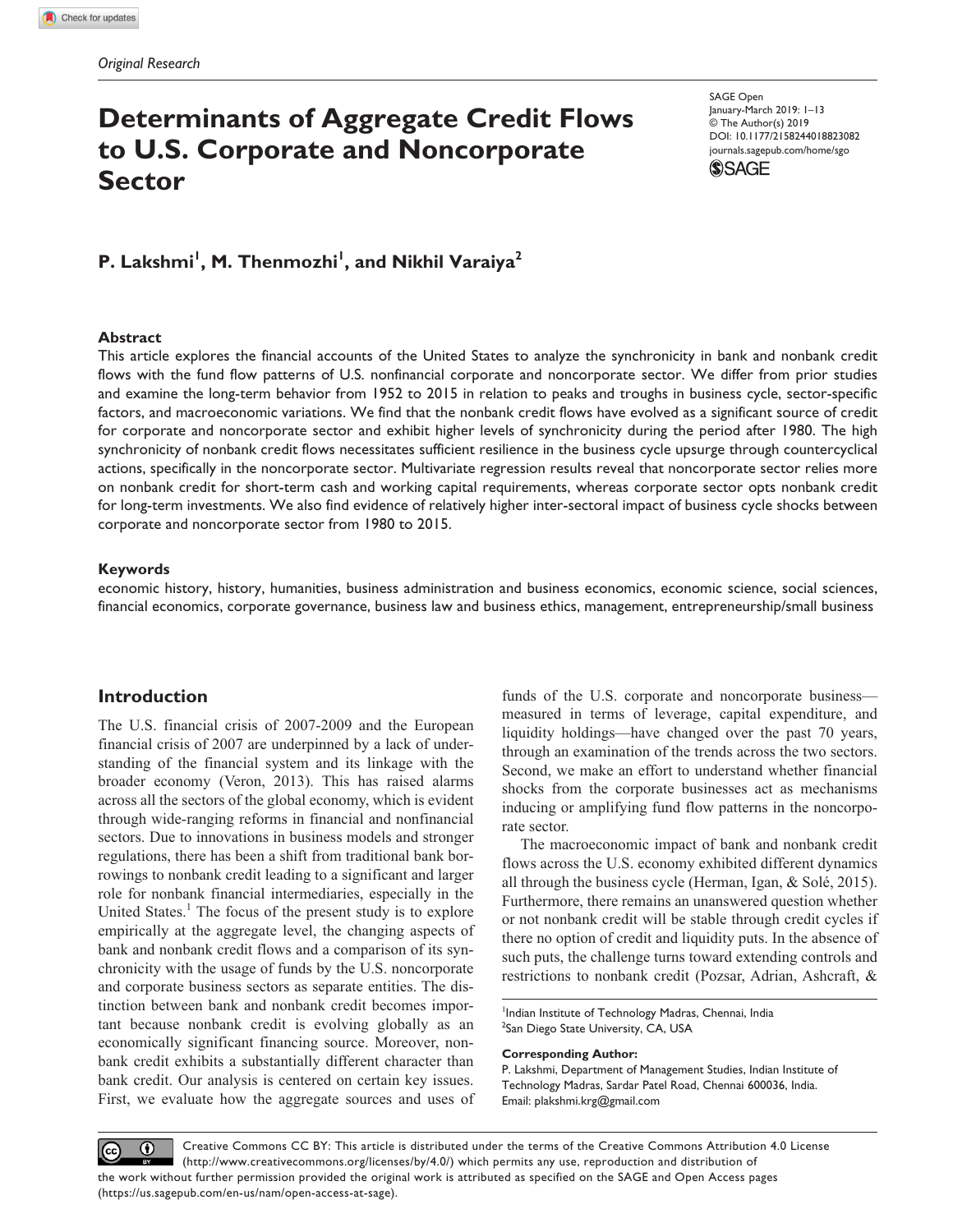Boesky, 2010). The increasing significance of nonbank credit implies that nonfinancial businesses have to adapt continuously to changes in the business cycle. Furthermore, variations in the cyclical behavior warrant improved sector-specific macro prudential policy measures to increase resilience to withstand susceptibilities. For this, an in-depth understanding of the evolution of bank and nonbank credit patterns of the nonfinancial businesses and their immediate and longterm impact on sector-specific fund flow patterns is essential.

Primarily, businesses borrow to maintain short-term liquidity and fund long-term growth opportunities besides other requirements such as retirement of debt, equity buybacks and the like. Theoretically, nonbank credit can either reduce or intensify the positions of liquidity and growth related investments of the nonfinancial businesses. On one hand, nonbanks may increase their lending and offer funds at a lower cost than banks, which increases the availability of funds. On the other hand, if nonbanks are subject to stringent regulations based on their risk appetite, it may dampen the nonfinancial business activity. Furthermore, increased synchronization in business models of banks and nonbanks intensifies the transmission mechanism in nonfinancial businesses. In addition, macroeconomic factors such as interest rates, default risk, and monetary policy also contribute to the intensity. Although, the synchronicity between the level of bank and nonbank credit and nonfinancial businesses is of key policy relevance, academic literature on this topic is scant.

Among nonfinancial businesses, the corporate sector is subject to a variety of mandatory disclosures and reporting standards that warrant transparency in the transactions entered into by these businesses in the raising and usage of funds. Several notable firm-level studies have well documented the determinants of the corporate sector borrowings, liquidity, and investment decisions (Bates, Kahle, & Stulz, 2009; Baum et al., 2004; Graham, Leary, & Roberts, 2015; Opler, Pinkowitz, Stulz, & Williamson, 1999). However, noncorporate businesses, which are neither under the purview of stringent regulations nor are relatively large sized as compared with corporate businesses, have not been focused with respect to their fund flows. Even in aggregate level studies where noncorporate sector is included, the sector has been considered as part of the nonfinancial sector as a single entity and hence deeper insights are not available.

The present study contributes to the literature by answering the following questions:

**Research Question 1:** Given the conceptual variations in regulations, business models, and risk levels, what financial demands determine bank and nonbank credit flows of corporate and noncorporate businesses?

**Research Question 2:** How intense is the business cycle synchronicity in bank and nonbank credit flows to the nonfinancial corporate and noncorporate businesses?

The analysis is performed using aggregate quarterly and annual data from the Financial Accounts of the United States published by the Federal Reserve System over the period from 1952 Quarter 1 (Q1) to 2015 Quarter 4 (Q4). The choice of the sample period and quarterly frequency allows us to capture significant events in the U.S. economy over 250 quarters, covering a wide span of leading, lagging, and coinciding business cycle indicators. Furthermore, conducting such analysis in a reasonably longer horizon enables us to establish model efficiency and overcome shortcomings of a small sample.

The main finding is the increasing significance of nonbank credit in strengthening the liquidity of nonfinancial corporate and noncorporate businesses. However, the evolution of bank and nonbank credit flows has been very different across the two sectors. Although bank credit to corporate business is consistent and stays at the same level, there is a secular upsurge in nonbank borrowings of corporate business since the 1980s (Figure 1 Panel A). With respect to noncorporate sector, there is a substantial secular uptrend in both bank and nonbank credit since 1970s (Figure 1 Panel B). The high synchronicity of nonbank credit flows necessitates sufficient resilience in the business cycle upsurge through countercyclical actions, specifically in the noncorporate sector.

Our findings yield two important contributions. First, from a policy standpoint, we analyze how credit flows and fund flows co-move through the business cycle, to facilitate framing of appropriate macroeconomic policies that balance growth and stability objectives. Second, from an aggregate investigation perspective, we make use of the relatively underutilized potential of the "Financial Accounts" of the Federal Reserve to conduct macro-financial stability assessment of credit flows to nonfinancial businesses.

The rest of the article is organized as follows: The section "Data and Method" provides the details of construction of bank and nonbank credit database of the corporate and noncorporate businesses from the Financial Accounts of the United States and the method. The section "Results" discusses the results, and section "Conclusion and Policy Implications" provides the conclusion and implications of the study.

## **Data and Method**

# *Data*

The Financial Accounts offer an all-inclusive summary of credit flows in the United States. The Z.1 statistical releases cover balance sheet data on 25 sectors of the economy (e.g., nonfinancial corporate sector, households, money market mutual funds) and on the flows of the assets and liabilities, fragmented into 22 financial instruments (e.g., corporate bonds, trade credit, municipal securities, total mortgages).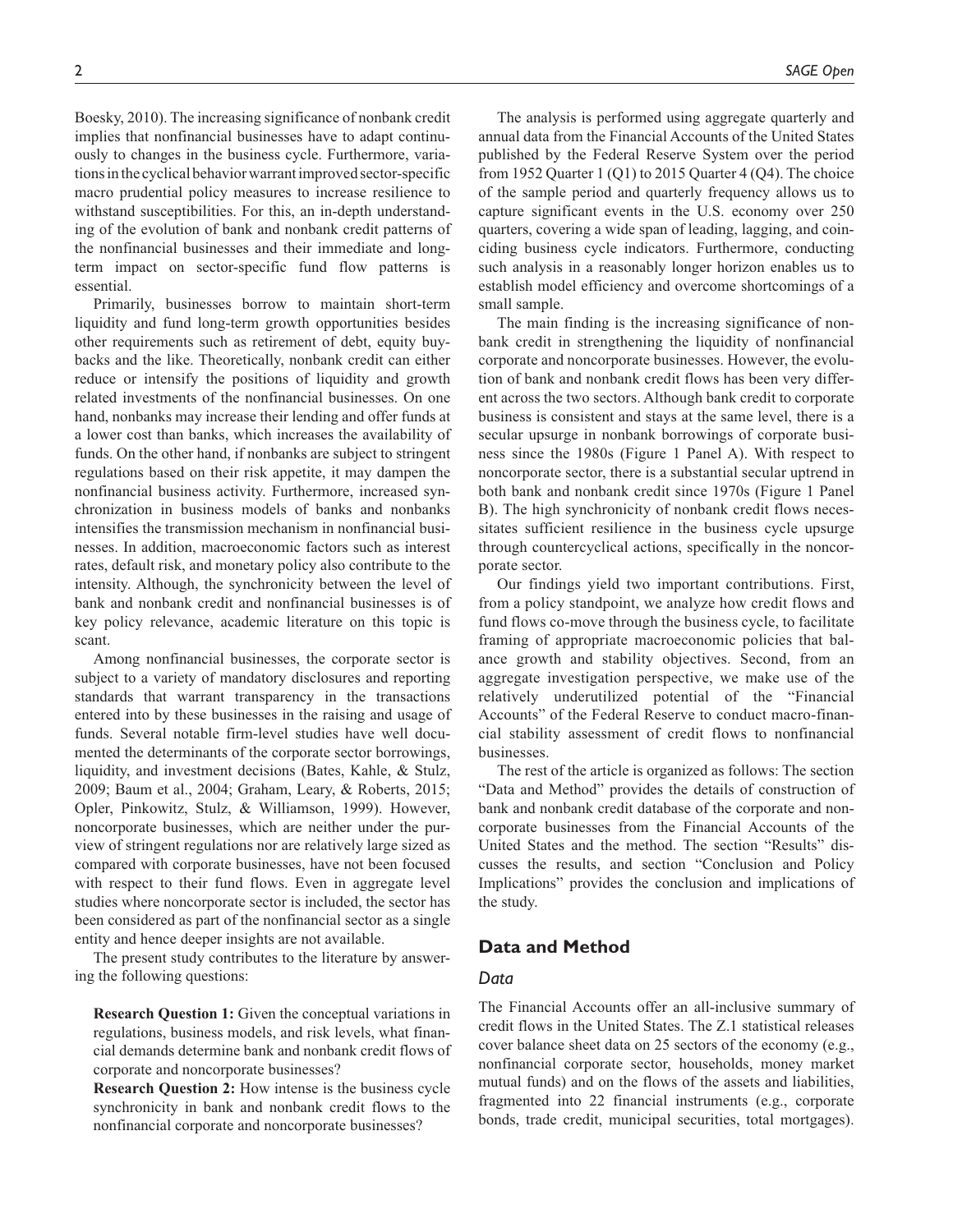

**Figure 1.** Bank and nonbank real credit flows to U.S. corporate sector (Panel A) and noncorporate sector (Panel B). *Note.* Panels A and B of Figure 1 display the quarterly trends in real bank credit (dashed-line blue) and nonbank credit (dotted-line red) of the corporate and noncorporate sectors, respectively. The series are real values of the variables adjusted for consumer price index (CPI) 2015.

| <b>Table 1.</b> Instruments and Institutions in the "Financial Accounts." |  |
|---------------------------------------------------------------------------|--|
|---------------------------------------------------------------------------|--|

| Equity                                   | Debt instrument                                                                                                                                                                                                                                                                                                                                                                                                                                                     | <b>Banking institutions</b>                                                                                                            | Nonbanking institutions                                                                                                                                                                                                                                                                                                                                                                                                                                                                                                                                                   |
|------------------------------------------|---------------------------------------------------------------------------------------------------------------------------------------------------------------------------------------------------------------------------------------------------------------------------------------------------------------------------------------------------------------------------------------------------------------------------------------------------------------------|----------------------------------------------------------------------------------------------------------------------------------------|---------------------------------------------------------------------------------------------------------------------------------------------------------------------------------------------------------------------------------------------------------------------------------------------------------------------------------------------------------------------------------------------------------------------------------------------------------------------------------------------------------------------------------------------------------------------------|
| Corporate equities<br>Mutual fund shares | Short-term:<br>Shares of money market<br>$\bullet$<br>funds<br>Fed funds and repo<br>agreements<br>• Open market paper<br>Long-term:<br>Checkable deposits<br>Time and savings deposits<br><b>Treasuries</b><br>Government Sponsored<br>Enterprise (GSE)-backed<br>securities<br>Municipal securities and loans<br>Corporate and foreign bonds<br>Bank loans not classified<br>Other loans<br>Total mortgages<br>Consumer credit<br>Trade credit<br>Security credit | U.S.-chartered depository<br>institutions<br>Foreign banking offices in the<br>U.S.<br>Banks in U.S.-affiliated areas<br>Credit unions | Property-casualty insurance<br>$\bullet$<br>Life insurance companies private<br>pension funds<br>State and local government retirement<br>funds<br>Federal government retirement funds<br>٠<br>Money market mutual funds<br>Mutual funds<br>٠<br>Closed-end funds, Exchange Traded<br>Funds (ETFs)<br>Government-sponsored enterprises<br>٠<br>Agency- and GSE-backed mortgage<br>pools<br>Asset Backed Securities (ABS) issuers<br>Finance companies<br>Real Estate Investment Trusts (REITs)<br>٠<br><b>Broker-dealers</b><br>Funding corporations<br>Holding companies |

The data are available on both yearly and quarterly frequency from the year 1945 and 1952 Q1, respectively.

For the present study, we extract information on financial linkages across banking and nonbanking instruments for the nonfinancial corporate and noncorporate sectors for the period from 1952 Q1 to 2015 Q4. These linkages are established by the borrowings through different financial instruments offered by banking and nonbanking institutions. Table 1 provides the details of equity and debt instruments and the list of banking and nonbanking institutions as per the "Financial Accounts."

To get a measure of the financial interconnections, we obtain the list of liabilities (i.e., debt instruments) from the balance sheets of nonfinancial corporate sector (Table B. 103) and nonfinancial noncorporate sector (Table B. 104). Similar to Herman et al. (2015), we focus on the debt instruments because of the obligation to pay interest and thus are more likely to transmit and amplify shocks all over the sector. We adapt Herman et al. (2015) in estimating the gross direct exposure of whom-to-whom lending details of each sector's liability of a particular instrument.<sup>2</sup>

Bank credit of corporate sector includes credit flows through commercial paper, corporate bonds, depository loans, miscellaneous liabilities, municipal securities, other loans, and total mortgages. Nonbank credit of corporate sector includes credit flows through trade credit, commercial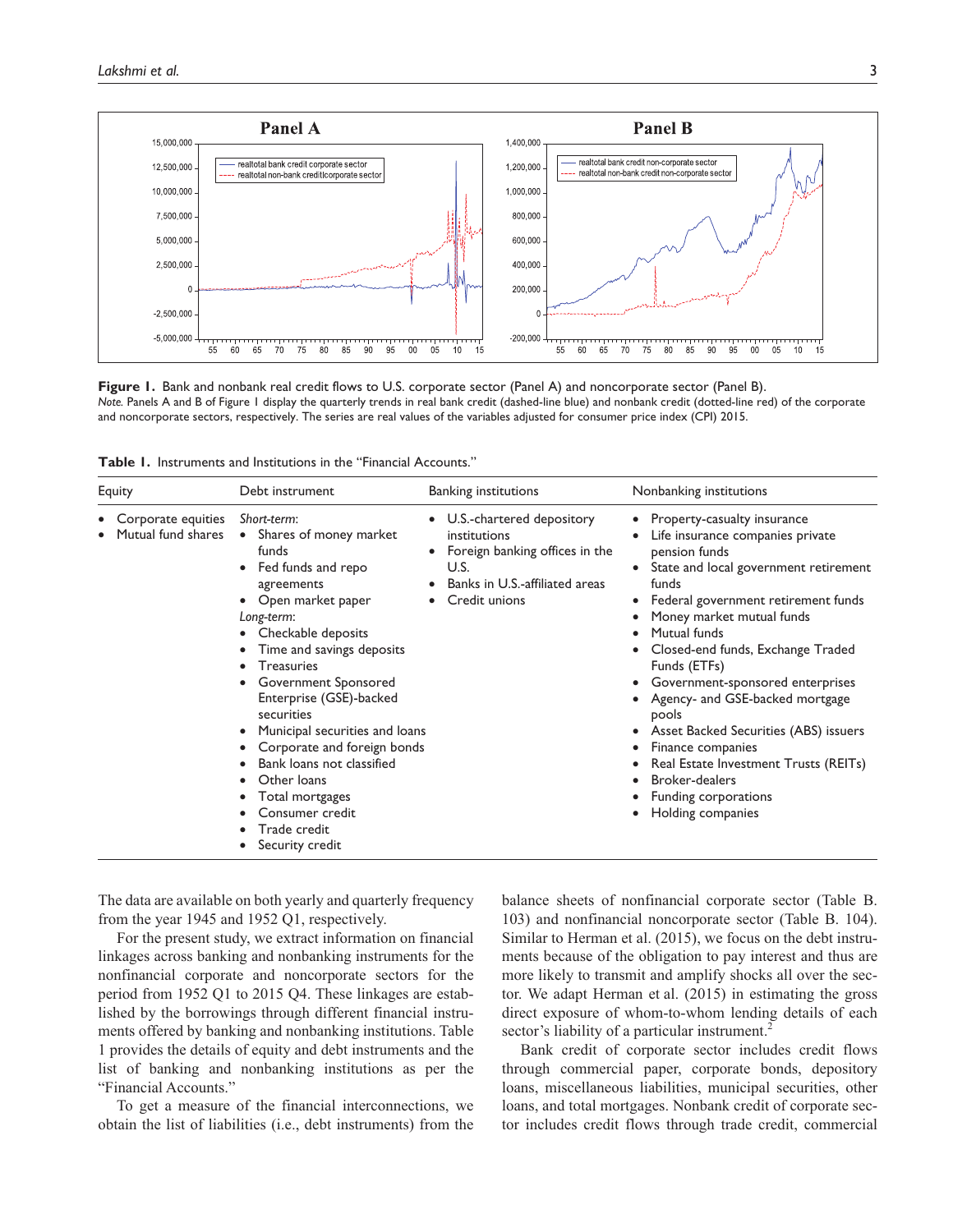paper, corporate bonds, miscellaneous liabilities, municipal securities, other loans, and total mortgages. Bank credit of noncorporate sector includes credit flows through depository loans, miscellaneous liabilities, other loans, and total mortgages. Nonbank credit of noncorporate sector includes credit flows through trade credit, miscellaneous liabilities, other loans, and total mortgages. All the variables are quarterly real values adjusted based on CPI 2015.

### *Method*

*Bank versus nonbank credit.* An important contribution of this study is a novel multivariate regression framework that allows us to nest bank and nonbank credit flows with the same set of determinants in a single model. The multivariate regression method is applied when it is appropriate to fit two or more outcome variables with the same set of independent variables. The multivariate regression analysis to examine the split of outside borrowings between bank and nonbank sources is built on the rationale that outside financing must cover the demand for funds for investments (capital expenditure) and liquidity management (meeting working capital needs and maintaining cash equivalents).

The first pair of multivariate regression focuses on the split of outside financing of corporate sector between bank and nonbank credit as follows:

$$
corpbankcredit_{t} + corpono - bankcredit_{t} = \beta_{1} corpcash_{t}
$$

$$
+ \beta_{2} corpcapex_{t} + \beta_{3} corpnwc_{t}
$$
 (1)

The second pair of multivariate regression focuses on the split of outside financing of noncorporate sector between bank and nonbank credit as follows:

noncorpbankcredit<sub>t</sub> + noncorpono – bankcredit<sub>t</sub>  
= 
$$
\beta_1
$$
noncorpcash<sub>t</sub> +  $\beta_2$ noncorpcapex<sub>t</sub>  
+  $\beta_3$ noncorpnwc<sub>t</sub> (2)

In economic terms, the slopes in Equations 1 and 2 for capital expenditure (*corp capex, noncorp capex*), working capital (*corp nwc, noncorp nwc)*, and cash equivalents (*corp cash, noncorp cash*) in the two regressions provide estimates of how required financing due to variations in these variables splits between bank and nonbank credit of the corporate and noncorporate sectors, respectively.

*Synchronicity of credit flows and fund flows.* Analyzing the patterns of co-movements between credit flows and fund flows through the business cycle is essential to design and implement appropriate macro prudential policies that fulfill economic growth and financial stability objectives. We adapt the algorithm of Harding and Pagan (2002) following Bry and Boschan (1971) that identifies the turning points as peaks and troughs in a time series. The logic followed in the algorithm is in identifying a sequence of local minima and maxima that permits fragmenting the series based on expansions and contractions. In line with the original algorithm of Harding and Pagan (2002), in the present study, we set a criterion specifying the phases to last at least two quarters and complete cycles to last at least five quarters.

The algorithm is repeated to generate the peaks and troughs in each variable pertaining to bank and nonbank credit, cash equivalents, net working capital, noncash net working capital, leverage and capital expenditure of the corporate and noncorporate sectors separately. The synchronicity ratio between credit flows and fund flows is measured based on the frequency of co-movements of the two series in the same phase.

### **Results**

### *Trends in Corporate and Noncorporate Sector*

We start with a preliminary trend analysis of the fund flows across the corporate and noncorporate sectors. Recent Federal Reserve flow of funds data release reveal that the share of U.S. nonfarm, nonfinancial noncorporate business contributed a greater part of the U.S. gross domestic product (GDP) in 2015 than in any year since 1970 and the gross value added by noncorporate business to GDP is 18.63%. On the other hand, looking historically, while the ratio of corporate net worth to GDP has been increasing since 1990s and has exceeded the GDP, the ratio of noncorporate net worth to GDP has shown a declining trend from 91.2% in 1950s to 58.72% in 2015 (Figure 2). On the other hand, on examining the leverage, the ratio of U.S. corporate debt to GDP stands at 40% at the end of 2015 Q4, whereas for noncorporate business it has soared to more than 18% from 3% in 1945 (Figure 3).

We deepen the analysis by looking into the evolution of the ratio of debt to total assets of the two sectors (Figure 4). The main components of debt for both corporate and noncorporate businesses are long-term loans. The dissimilarity between corporates and noncorporates is relatively prominent. A secular uptrend prevails in the noncorporate businesses and the average value of outstanding debt has risen to 18.28% in 2011-2015 from 5.73% in 1945-1950. However, in the recent period since 2010, corporate sector has increased its leverage whereas a downward trend is observed in the noncorporate businesses. This might be a consequence of tightened credit to noncorporate businesses due to the slow recovery of loans since the 2007-2008 financial crisis.

The theoretical significance of liquidity management is extensive and can be traced back to Keynes (1936) on the key benefits of cash holdings as reducing transaction costs and acting as a buffer in cash flow uncertainties. Empirical work on firm-level cash holdings across the globe confirmed the trade-off theory (Miller & Orr, 1966) that targets an optimal liquidity considering the costs of holding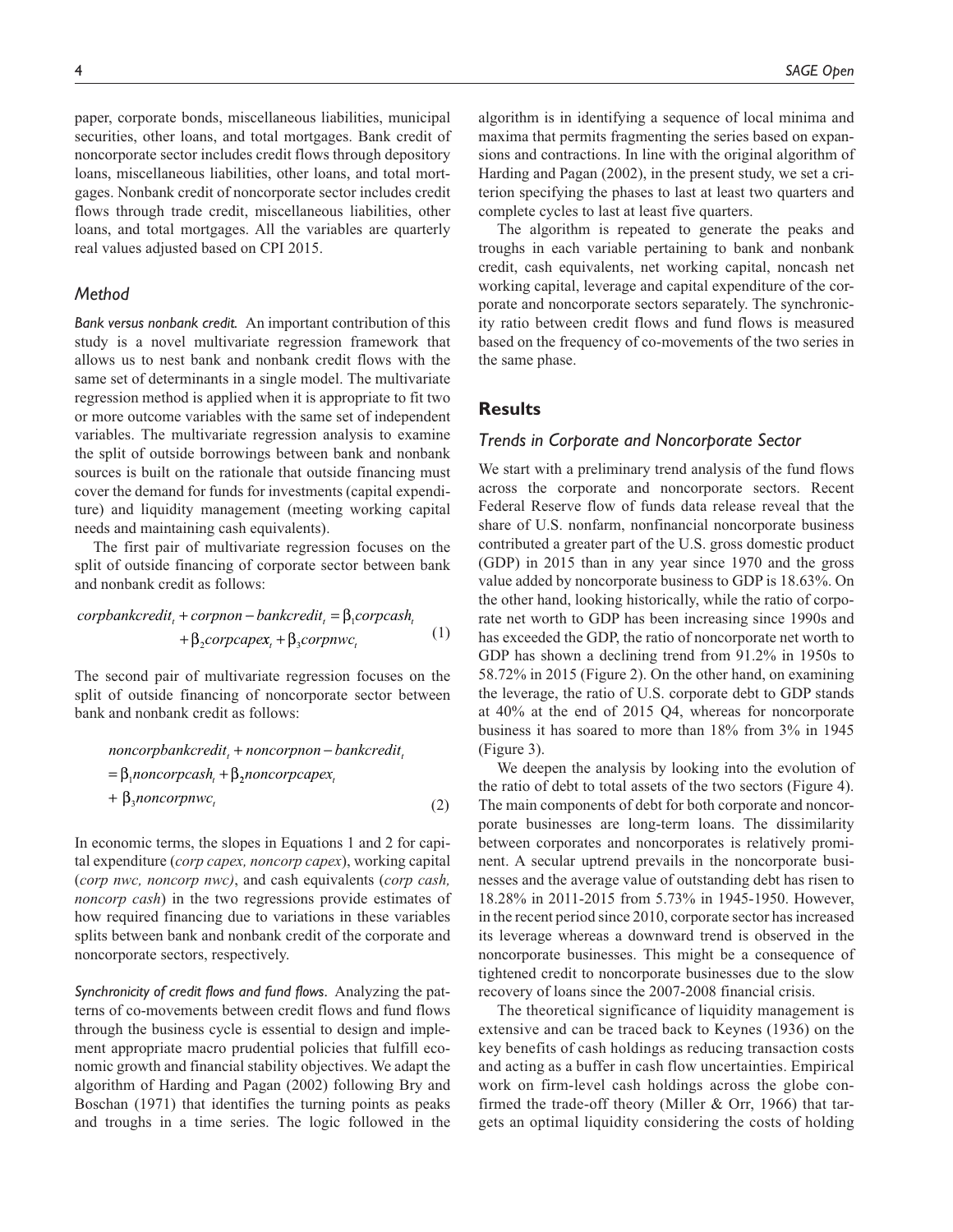

**Figure 2.** Net worth to GDP ratio of U.S. corporate and noncorporate sector. *Note.* GDP = gross domestic product.



**Figure 3.** Net debt to GDP ratio of U.S. corporate and noncorporate sector.

*Note.* Noncorporate debt comprises depository institution loans + other loans and advances + mortgages – cash equivalents. Corporate debt comprises Commercial Paper + municipal securities + corporate bonds; depository institution loans; other loans and advances; mortgages – cash equivalents. GDP = gross domestic product.



**Figure 4.** Ratio of debt to total assets of corporate and noncorporate sector.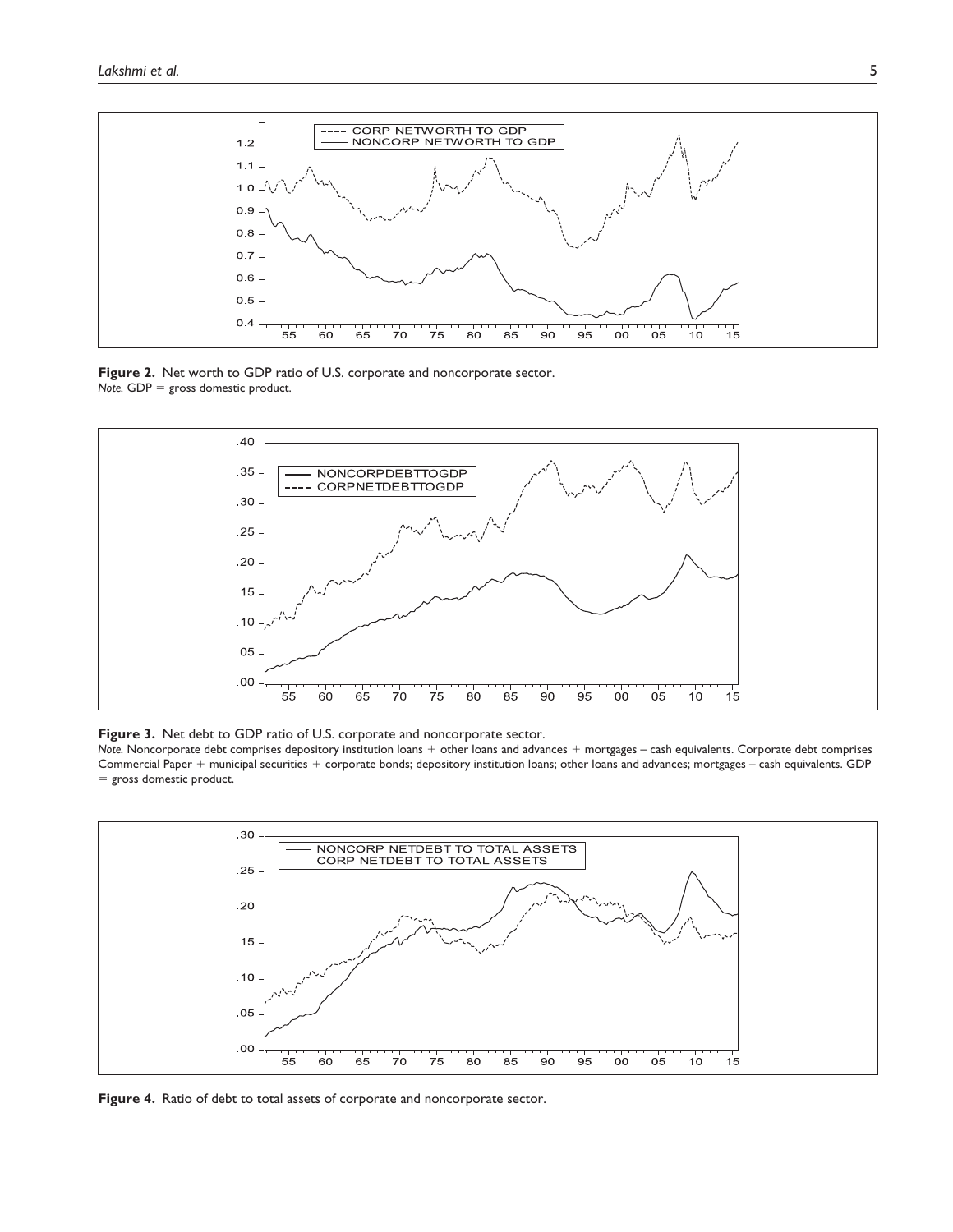

**Figure 5.** Liquidity of corporate and noncorporate sectors.



**Figure 6.** Real cash holdings of U.S. nonfinancial corporate and noncorporate sector.

excess cash balances. On the other hand, financing hierarchy theory (Myers & Majluf, 1984) states higher cash holdings act as a financial slack and is associated with higher profitability. There are several firm-level studies of the U.S. corporate sector that documented a significant inverse relationship of leverage with liquidity (measured as a ratio of cash to total assets). These include Bates et al. (2009), Opler et al. (1999), Almeida et al. (2014), and Pinkowitz, Stulz, and Williamson (2013). Studies at the aggregate level have confirmed the same (Graham et al., 2015).

However, studies on the liquidity and borrowing dynamics of the noncorporate business and its synchronicity with the corporate sector are scant. We extend our analysis to examine and compare the trends across the two sectors. A priori, a negative relationship between liquidity and leverage would imply that, cash being a negative debt, firms would resort to hold lesser cash when leverage goes up. Alternatively, if a positive relationship exists between liquidity and leverage, it would imply either ease of credit availability or requirement of funds for growth and investment opportunities in the near

future. It could also happen when high-risk firms increase cash holdings as a precautionary measure in constrained periods.

Figure 5 displays the liquidity trends (measured as the ratio of cash holdings to total assets) of the corporate and noncorporate businesses. Since the 1980s, cash holdings of corporate businesses remain almost flat at around 4% to 5%, whereas cash holdings of noncorporate businesses increased four times from 2% in 1971-1980 to 8% in 2011-2015. On the other hand, we get a totally different picture of a phenomenal secular upsurge of the real cash holdings of the two sectors since 1980 (Figure 6).

# *Determinants of Bank Credit and Nonbank Credit*

The conceptual variations in regulations, business models, and risk levels are widely varying across bank and nonbank credit as well as corporate and noncorporate businesses. We do not attempt to justify theoretically, the fundamental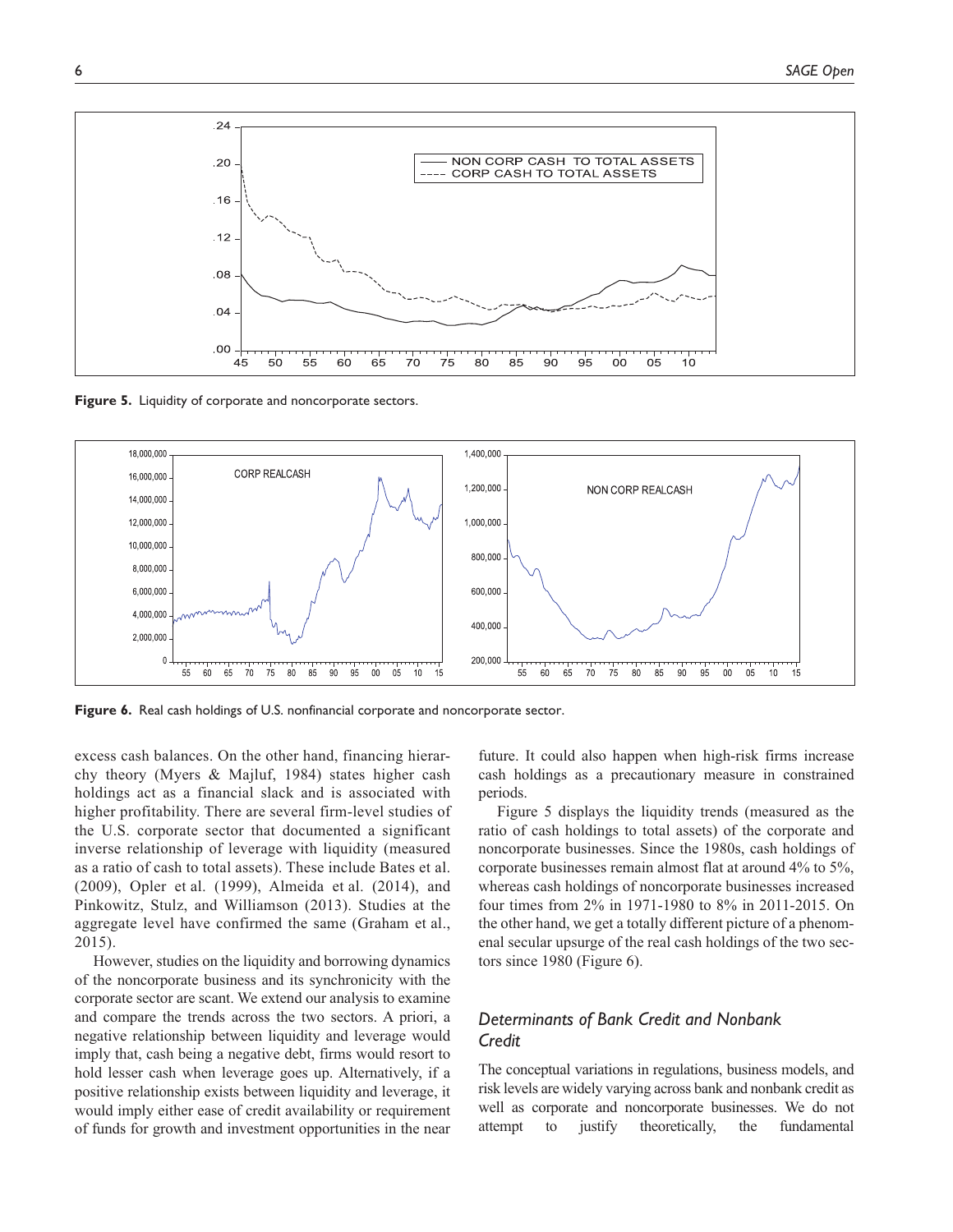|                          | credit     | Corporate bank Corporate nonbank<br>credit |
|--------------------------|------------|--------------------------------------------|
|                          | b/t        | b/t                                        |
| corp cash                | $1.034***$ | $1.638***$                                 |
|                          | (4.04)     | (5.53)                                     |
| corp noncash net working | $0.491**$  | $-1.158***$                                |
| capital (NWC)            | (3.22)     | $(-6.56)$                                  |
| corp capex               | $-1.287**$ | 3.465***                                   |
|                          | $(-3.16)$  | (7.35)                                     |
| $R^2$                    | .268       | .889                                       |
| F                        | 30.577***  | 665.579***                                 |
| N                        | 253        | 253                                        |

**Table 2.** Multivariate Regression Results—Corporate Sector (1952 Q1-2015 Q4).

*Note.* Table 2 presents multivariate regression results (quarterly) of the corporate sector for the entire sample period from 1952 Q1 to 2015 Q4. The dependent variables are real bank and nonbank credit flows to corporate sector, and the independent variables are contemporaneous real values of cash equivalents (corp cash), noncash net working capital (corp noncash nwc) and capital expenditure (corp capex) of the corporate sector. All the variables are real values deflated based on consumer price index (CPI) 2015. The data sources are provided in Appendix A. Values are unstandardized coefficients, and values reported in parentheses () are *t* statistics.

\*statistical significance at 10% level.

\*\*statistical significance at 5% level.

\*\*\*statistical significance at 1% level.

aspects associated with the elements of credit and businesses of the sectors. However (with this constraint in the backdrop), we empirically estimate the sector-specific financial demands that determine bank and nonbank credit flows of corporate and noncorporate businesses. The multivariate regression model to analyze the split between bank and nonbank credit flows is built on the rationale that outside financing must cover the long-term financial demand for meeting capital expenditure to fund growth, and liquidity management by meeting working capital needs and maintaining cash equivalents. The multivariate analysis of variance (MANOVA) results (Appendix C, D) indicate whether all of the multivariate regression equations, taken together, are statistically significant. The *F* statistics and *p* values for four multivariate criteria are given, including Wilks' lambda, Lawley-Hotelling trace, Pillai's trace, and Roy's largest root. The results confirm the statistical significance of the overall model and the independent variables namely cash equivalents, net working capital, and capital expenditure of the corporate and noncorporate sectors, respectively, and justify the application of the model for further analysis.

The multivariate regression results presented in Table 2 consider corporate bank and nonbank credit as dependent variables in the regression framework because outside financing of corporate sector is split between bank and nonbank credit. It can be seen from the results that the coefficients for corporate cash, noncash net working capital, and capital expenditure are substantially different for nonbank credit of the corporate sector when compared with those of **Table 3.** Multivariate Regression Results—Noncorporate Sector (1952 Q1-2015 Q4).

|                     | Noncorporate bank<br>credit | Noncorporate<br>nonbank credit |
|---------------------|-----------------------------|--------------------------------|
|                     | b/t                         | b/t                            |
| noncorp cash        | $0.408***$                  | $0.581***$                     |
|                     | (5.70)                      | (15.69)                        |
| noncorp noncash NWC | $-0.040$                    | $0.150***$                     |
|                     | $(-1.13)$                   | (8.18)                         |
| noncorp capex       | 2.240***                    | $-0.579***$                    |
|                     | (32.55)                     | $(-16.26)$                     |
| $R^2$               | .973                        | .979                           |
| F                   | 3,051.978***                | 3,855.219***                   |
| N                   | 253                         | 253                            |

*Note.* Table 3 presents multivariate regression results (quarterly) of the noncorporate sector for the entire sample period from 1952 Q1 to 2015 Q4. The dependent variables are real bank, nonbank credit flows to noncorporate sector, and the independent variables are contemporaneous real values of cash equivalents (noncorp cash), noncash net working capital (noncorp noncash nwc) and capital expenditure (noncorp capex) of the noncorporate sector. All the variables are real values deflated based on consumer price index (CPI) 2015. The data sources are provided in Appendix B. Values are unstandardized coefficients, and values reported in parentheses () are *t* statistics. \*statistical significance at 10% level. \*\*statistical significance at 5% level.

\*\*\*statistical significance at 1% level.

bank credit. The results indicate that with higher levels of capital expenditure, there is a tendency to rely more on nonbank credit and less on bank credit (3.465 for nonbank credit vs. –1.287 for bank credit). In economic terms, however, substitution of bank for nonbank credit in response to working capital requirements is negative (–1.151 vs. 0.491), implying that corporate sector prefers bank credit to fund short-term finance needs. The preference of nonbank credit over bank credit for maintaining cash balances is modest (1.638 vs. 1.034). Thus, support for preference for nonbank credit is mixed in corporate sector.

In contrast, the regressions in Table 3 that split bank and nonbank credit of noncorporate sector are novel, and do not support the preference for nonbank credit for financing investments of noncorporate sector. Not surprisingly, in light of the high costs of raising long-term funds through nonbank credit, small firms in the noncorporate sector resort to cheaper bank credit. However, there is a positive propensity to switch to nonbank credit to meet short-term working capital requirements and for maintaining cash balances of the noncorporate businesses.

## *Synchronicity of Credit Flows and Fund Flows*

With respect to the cyclical dynamics (Table 4), both bank and noncredit tend to be relatively more procyclical in the noncorporate sector when compared with the corporate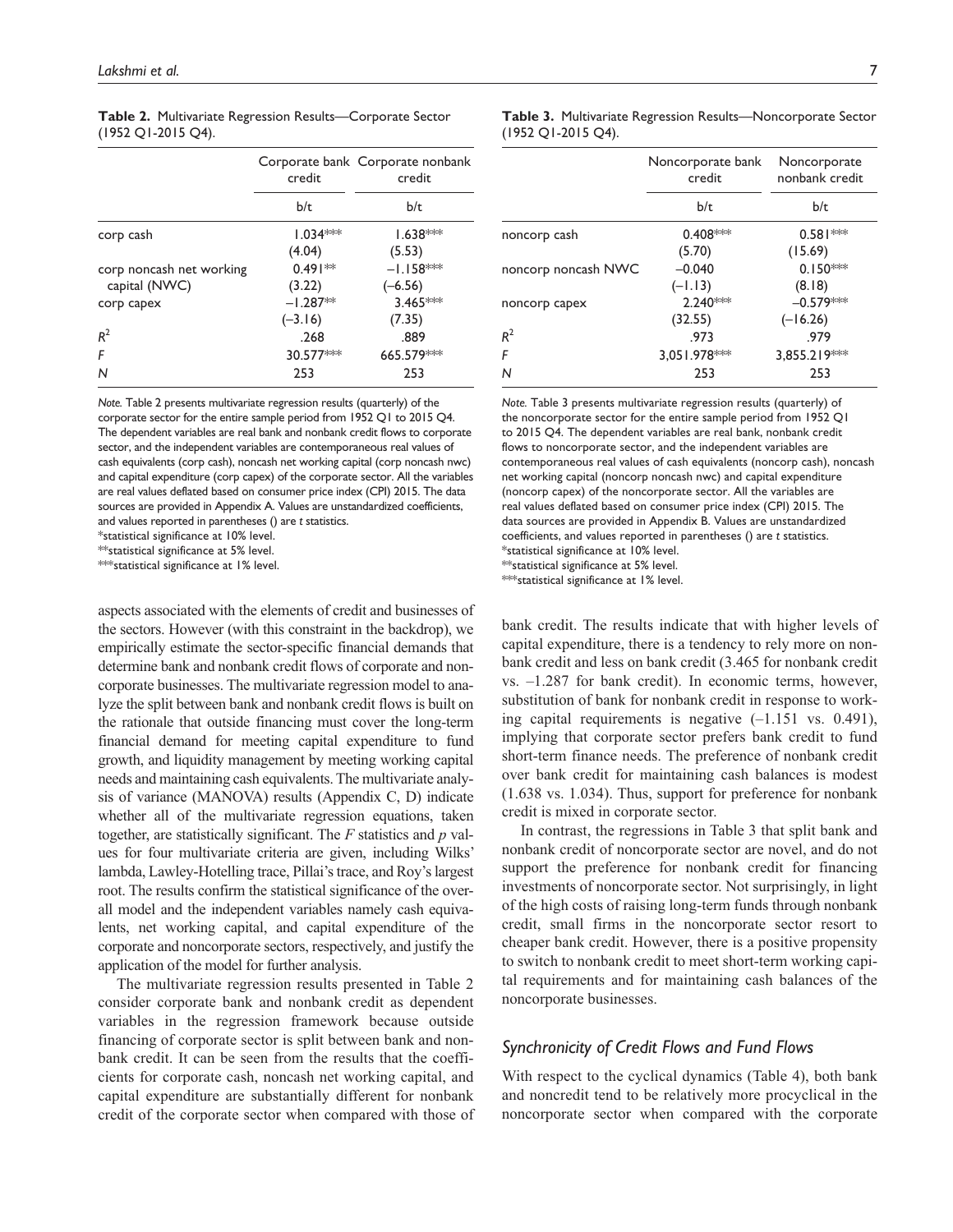|                       |                                     |                |                    |               | Corporate sector |                |               |                |               |               | Noncorporate sector |                |               |
|-----------------------|-------------------------------------|----------------|--------------------|---------------|------------------|----------------|---------------|----------------|---------------|---------------|---------------------|----------------|---------------|
|                       |                                     |                | <b>Bank credit</b> |               |                  | Nonbank credit |               |                | Bank credit   |               |                     | Nonbank credit |               |
| Synchronization ratio |                                     | Full<br>sample | 1952-<br>1979      | 1980-<br>2015 | Full<br>sample   | 1952-<br>1979  | 1980-<br>2015 | Full<br>sample | 1952-<br>1979 | 1980-<br>2015 | Full<br>sample      | 1952-<br>1979  | 1980-<br>2015 |
| (1)                   | (2)                                 | (3)            | (4)                | (5)           | (6)              | (7)            | (8)           | (9)            | (10)          | (11)          | (12)                | (13)           | (14)          |
| Liquidity             | Real cash holdings                  | 0.73           | 0.68               | 0.78          | 0.73             | 0.71           | 0.74          | 0.79           | 0.84          | 0.76          | 0.81                | 0.80           | 0.81          |
|                       | Real net working<br>capital         | 0.72           | 0.66               | 0.78          | 0.74             | 0.72           | 0.75          | 0.81           | 0.85          | 0.78          | 0.78                | 0.76           | 0.81          |
|                       | Real noncash net<br>working capital | 0.73           | 0.70               | 0.76          | 0.74             | 0.74           | 0.74          | 0.81           | 0.85          | 0.78          | 0.78                | 0.76           | 0.81          |
| Leverage              | Real gross debt                     | 0.76           | 0.72               | 0.79          | 0.74             | 0.74           | 0.74          | 0.78           | 0.79          | 0.77          | 0.77                | 0.76           | 0.78          |
|                       | Real debt net of<br>cash            | 0.75           | 0.71               | 0.78          | 0.72             | 0.71           | 0.74          | 0.78           | 0.81          | 0.76          | 0.79                | 0.80           | 0.79          |
| Investment            | Real capital<br>expenditure         | 0.76           | 0.78               | 0.76          | 0.74             | 0.71           | 0.76          | 0.77           | 0.77          | 0.77          | 0.76                | 0.74           | 0.78          |

**Table 4.** Synchronization of Bank and Nonbank Credit to Corporate and Noncorporate Sector.

*Note.* Synchronization ratio refers to the ratio of number of periods when the variables of corporate and noncorporate sectors are in the same phase with bank and nonbank credit divided by total observations.

sector. This can be seen by comparing the synchronicity ratios of bank credit between corporate and noncorporate sector for the full sample period from 1952 to 2015 in columns 3 and 9 of Table 4, respectively. Similarly, columns 6 and 12 of Table 4 provide synchronicity ratios of nonbank credit. The procyclical tendency of noncorporate sector is consistent in all the cycles of liquidity, leverage, and investments. The increased procyclical tendency of noncorporate businesses emphasizes the effects of adverse macroeconomic situations. For example, a negative interest rate shock limits banks' access to funding and forces them to adjust their lending limits. Similarly, existing levels of leverage and balance sheet health effects of noncorporate businesses also have implications for access to bank credit.

We explore whether the findings remain robust across subperiods. Due to the phenomenal change in the financing landscape since 1970, because of the entry of innovative financial instruments such as mortgage securities and money market mutual funds, we split our sample into two parts between 1952 and 1979, and between 1980 and 2015, respectively. The findings indicate the following: There is an increased procyclical tendency of bank credit and nonbank credit with respect to liquidity and leverage cycles of corporate sector during the period from 1980 to 2015. However, investment cycles of corporate sector have higher synchronization with nonbank credit during 1980-2015. In contrast, nonbank credit to noncorporate sector has become markedly procyclical to liquidity, debt and investment cycles, as revealed by the synchronicity ratios in column 14 of Table 4 for the period from 1980 to 2015. Interestingly, bank credit cycle to noncorporate sector investments has remained unchanged. However, liquidity and leverage cycles of noncorporate sector have generally become less synchronized with bank credit during 1980-2015.

We also explore if there is a propagation of business cycle shocks between corporate and noncorporate sectors. We investigate the degree to which liquidity, leverage, and investments of corporate and noncorporate sector act as transmission mechanisms of business cycle shocks. Table 5 summarizes the synchronicity ratios for the full sample from 1952 Q1 to 2015 Q4 along with the two subsample results. We find a very high degree of synchronization between the two sectors, with a remarkable increase in the procyclical tendency during 1980-2015.

## **Conclusion and Policy Implications**

The present study analyses empirically at the aggregate level, the changing aspects of bank and nonbank credit flows and a comparison of its synchronicity with the usage of funds by the U.S. noncorporate and corporate business sectors as separate entities. The trends in the determinants of bank and nonbank credit flows to the corporate and noncorporate sector reveal a secular increase in nonbank credit in both the sectors. The study contributes to the literature in the following perspectives: (a) The study makes a unique effort to distinguish aggregate debt from the U.S. Flow of Funds Accounts into bank and nonbank credit not identified in earlier firm-level studies, (b) Using a business cycle identification algorithm, we identify the peaks and troughs in business cycle and its synchronicity with respect to liquidity, investments, bank and nonbank credit of U.S. corporate and noncorporate sector, (c) we adopt a new multivariate regression framework to nest bank and nonbank credit flows with the same set of determinants in a single model.

The business cycle dynamics reveal that nonbank credit flows have evolved as a significant source of credit for corporate and noncorporate sector with markedly higher levels of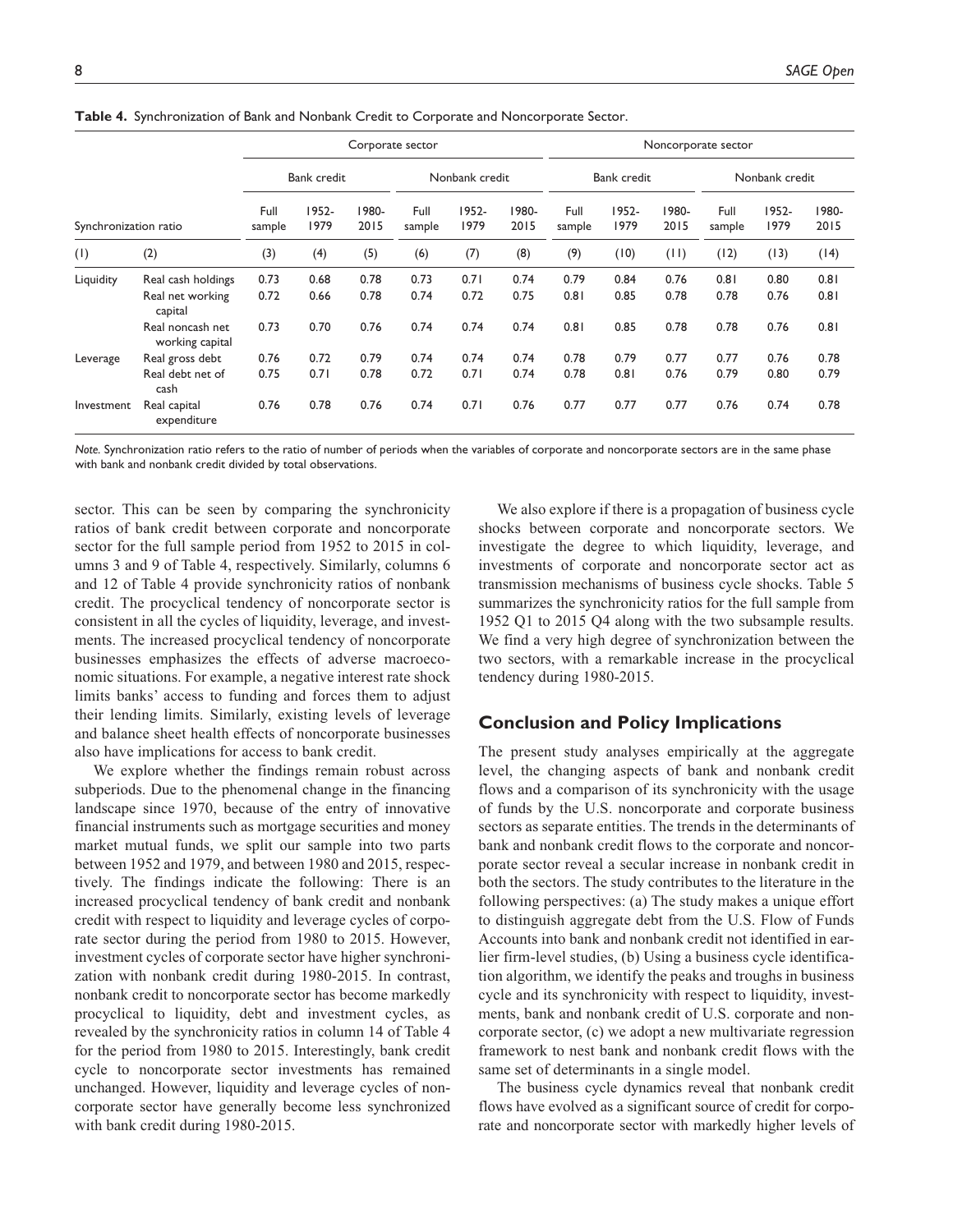|                                                                                                    | Synchronization ratio |      |                                 |
|----------------------------------------------------------------------------------------------------|-----------------------|------|---------------------------------|
|                                                                                                    | Full sample           |      | 1952 OI-1979 O4 1980 OI-2015 O4 |
| Liquidity                                                                                          |                       |      |                                 |
| Corporate real cash holdings to noncorporate real cash holdings                                    | 0.79                  | 0.75 | 0.86                            |
| Corporate real net working capital to noncorporate real net working capital                        | 0.80                  | 0.74 | 0.88                            |
| Corporate real (noncash) net working capital to noncorporate real (noncash)<br>net working capital | 0.80                  | 0.76 | 0.87                            |
| Investments                                                                                        |                       |      |                                 |
| Corporate real capital expenditure to noncorporate real capital expenditure                        | 0.81                  | 0.78 | 0.86                            |
| Leverage                                                                                           |                       |      |                                 |
| Corporate real gross debt to noncorporate real gross debt                                          | 0.84                  | 0.82 | 0.90                            |
| Corporate real net debt to noncorporate real net debt                                              | 0.82                  | 0.80 | 0.86                            |

*Note.* Synchronization ratio refers to the ratio of number of periods when the variables of corporate and noncorporate sectors are in the same phase divided by total observations.

synchronicity during the period after 1980. Multivariate regression results reveal that noncorporate sector relies more on nonbank credit for short-term cash and working capital requirements, whereas corporate sector prefers nonbank credit for long-term investments. Thus, it is evident from the study that the business benefits of the choice of bank and nonbank credit far outweigh the contractual aspects such as duration and flexibility. We also find evidence of relatively higher intersectoral impact of business cycle shocks between corporate and noncorporate sector from 1980 to 2015. The amplified synchronicity levels of nonbank credit flows especially to the noncorporate sector necessitate appropriate resilience measures in the business cycle upsurge through countercyclical

actions. Our findings are consistent with Denis and Mihov (2003) that nonbank private debt has evolved as a unique choice in fulfilling the debt financing needs of firms.

The increasing significance of nonbank credit necessitates continuous changes in the timing and intensity of monetary policies to suit changes in the transmission mechanisms. The study emphasizes that credit flows to corporate and noncorporate sector have to be monitored through customized macro prudential regulatory interventions rather than addressing through interest rates. Overall, the findings reveal that nonbank credit will be a significant part of the financial system, especially for nonfinancial businesses through this millennium.

# **Appendix A**

| Description of Variables-Noncorporate Sector. |  |  |
|-----------------------------------------------|--|--|
|                                               |  |  |

|           | Total assets               | $B$ $104\#$                                                         | <b>Total Assets</b>                                                                                                                                                                                                                                                                                                                            |
|-----------|----------------------------|---------------------------------------------------------------------|------------------------------------------------------------------------------------------------------------------------------------------------------------------------------------------------------------------------------------------------------------------------------------------------------------------------------------------------|
|           | Net worth                  | B 104#35                                                            | Net worth                                                                                                                                                                                                                                                                                                                                      |
|           | Gross Value Added<br>(GVA) |                                                                     | https://fred.stlouisfed.org                                                                                                                                                                                                                                                                                                                    |
| Liquidity | Cash equivalents           | B 104 Sum(#12-14, #16-17)                                           | Checkable Deposits And Currency + Total Time And<br>Savings Deposits + Money Market Mutual Funds (MMMF)<br>Shares $+$ Treasury securities $+$ Municipal Securities                                                                                                                                                                             |
|           | Cash ratio                 | B 104 Sum(#12-14, #16-17)/#1                                        | (Checkable Deposits And Currency + Total Time<br>And Savings Deposits $+$ MMMF Shares $+$ Treasury<br>Securities + Municipal Securities)/Total Assets                                                                                                                                                                                          |
|           | Working capital            | B 104 Sum(#10, 12, 13, 14, 16, 17,<br>$19-22$ ) – (#31 + #32 + #34) | (Inventories $+$ Checkable deposits and currency $+$ Total<br>time and savings deposits + Money market mutual fund<br>shares + Treasury Securities + Municipal securities +<br>Total mortgages $+$ consumer credit $+$ Trade receivables<br>$+$ Total miscellaneous assets) – (Trade Payables $+$ Taxes<br>payable+ Miscellaneous liabilities) |
|           | NWC to assets              | B 104 Sum(#10 + #12-22) - (#31)<br>$+$ #32 + #34)/B 104#1           | <b>Working Capital/Total Assets</b>                                                                                                                                                                                                                                                                                                            |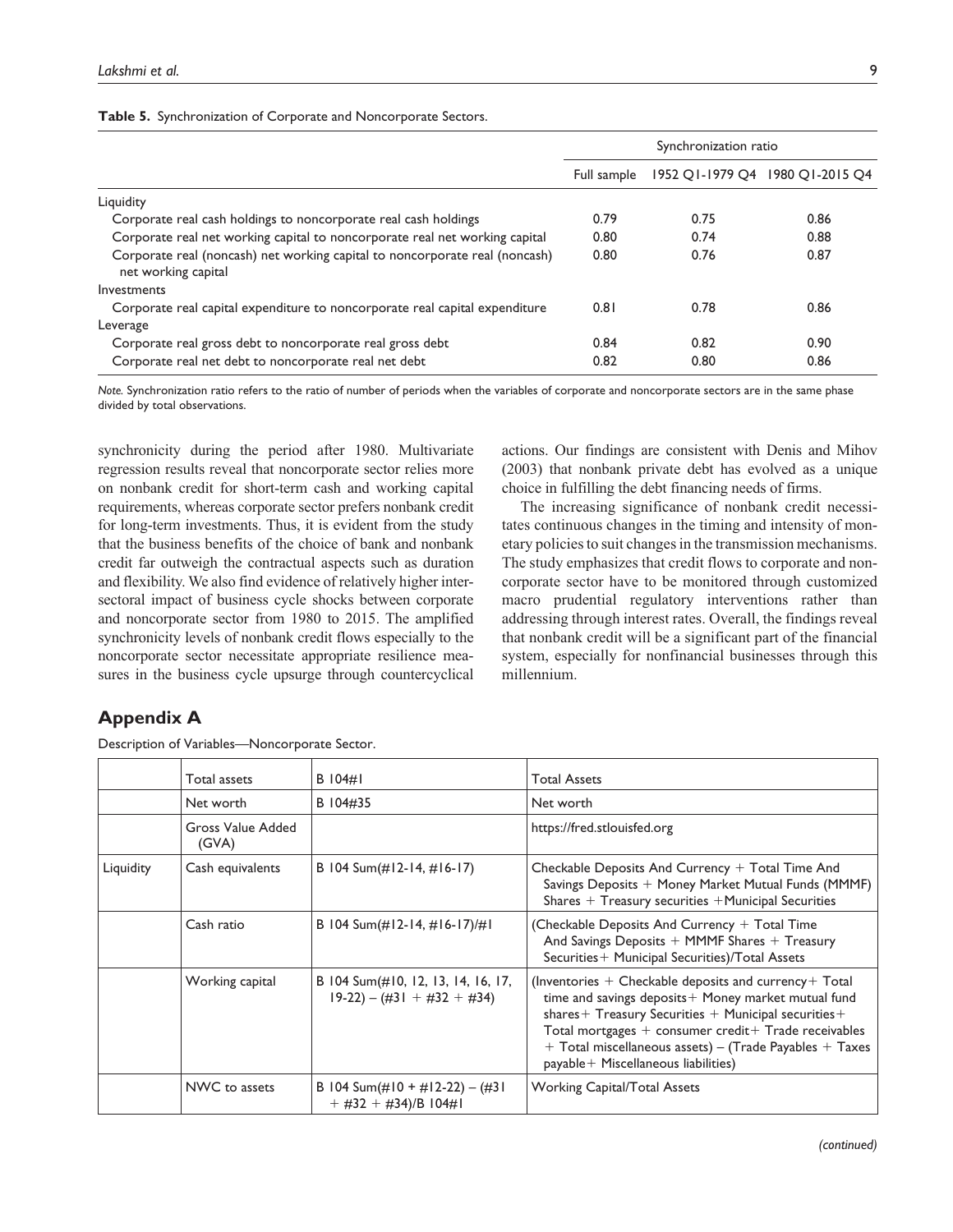|               | Noncash NWC to<br>assets | B 104 Sum(#10, 16, 17, 19-22) -<br>$(\#31 + \#32 + \#34)/B$ 104 #1                                  | (Inventories $+$ Total mortgages $+$ consumer credit $+$<br>Trade receivables $+$ Total miscellaneous assets) $-$ (Trade<br>Payables $+$ Taxes payable $+$ Miscellaneous liabilities) |
|---------------|--------------------------|-----------------------------------------------------------------------------------------------------|---------------------------------------------------------------------------------------------------------------------------------------------------------------------------------------|
| Profitability | Cash flows               | National Income and Product<br>Accounts (NIPA) Table 1.11 Item<br>13 (converted to million dollars) | Proprietor's income                                                                                                                                                                   |
|               | Cash flows to assets     | NIPA Table 1.11 Item 13<br>(converted to million dollars)/B<br>$104\#$                              | Proprietor's income/Total Assets                                                                                                                                                      |
| Leverage      | Loans                    | B 104 #28-30                                                                                        | Depository institution loans $+$ Other loans and advances<br>$+$ Mortgages                                                                                                            |
|               | Leverage ratio           | B 104 (#28-30)/#1                                                                                   | (Depository institution loans $+$ Other loans and advances<br>+ Mortgages)/Total Assets                                                                                               |
| Investments   | Capex to assets          | F 104 #5/B 104#1                                                                                    | Capital Expenditure (fixed investment)/Total Assets                                                                                                                                   |

# **Appendix A** (Continued)

# **Appendix B**

Description of Variables—Corporate Sector.

| Cash equivalents                  | B 103 Sum(#8-12, #14-17)                                                      | Foreign deposits, Checkable Deposits And Currency + Total Time And<br>Savings Deposits $+$ MMMF Shares $+$ Security repurchase agreements<br>$+$ Commercial paper $+$ Treasury securities $+$ Agency and GSE<br>backed securities $+$ Municipal Securities                                                                                                                                                                                                   |
|-----------------------------------|-------------------------------------------------------------------------------|--------------------------------------------------------------------------------------------------------------------------------------------------------------------------------------------------------------------------------------------------------------------------------------------------------------------------------------------------------------------------------------------------------------------------------------------------------------|
| Working capital                   | B 103 Sum(#8-12, #14-17, 19, 20,<br>$(22) - (434 + 435)$                      | (Foreign deposits, Checkable Deposits And Currency + Total Time<br>And Savings Deposits + MMMF Shares + Security repurchase<br>agreements $+$ Commercial paper $+$ Treasury securities $+$ Agency and<br>GSE backed securities $+$ Municipal Securities $+$ Inventories $+$ Total<br>mortgages + consumer $\text{credit}+ \text{Trade}$ receivables) – (Trade Payables<br>+ Taxes payable)                                                                   |
| Cash flows                        | $F$ 103 #1-2                                                                  | Profit before taxes-taxes on corporate income                                                                                                                                                                                                                                                                                                                                                                                                                |
| Loans                             | B 103 #31-33                                                                  | Depository institution loans $+$ Other loans and advances $+$ Mortgages                                                                                                                                                                                                                                                                                                                                                                                      |
| Total assets                      | $B$ 103 #1                                                                    | <b>Total Assets</b>                                                                                                                                                                                                                                                                                                                                                                                                                                          |
| Cash ratio                        | B 103 Sum(#8-12, #14-17)/#1                                                   | (Checkable Deposits And Currency + Total Time And Savings Deposits<br>+ MMMF Shares + Treasury Securities + Municipal Securities)/Total<br>Assets                                                                                                                                                                                                                                                                                                            |
| Leverage ratio                    | B 103 (#31-33)/#1                                                             | (Depository institution loans $+$ Other loans and advances $+$ Mortgages)/<br><b>Total Assets</b>                                                                                                                                                                                                                                                                                                                                                            |
| NWC to assets                     | B 103 (Sum[#8-12, #14-17, 19, 20,<br>22, 24] - [#34 + #35 + #37])/B<br>103 #1 | (Foreign deposits, Checkable Deposits And Currency $+$ Total Time<br>And Savings Deposits + MMMF Shares + Security repurchase<br>agreements $+$ Commercial paper $+$ Treasury securities $+$ Agency<br>and GSE backed securities $+$ Municipal Securities Inventories<br>$+$ Total mortgages $+$ consumer credit $+$ Trade receivables $+$<br>Total miscellaneous assets) - (Trade Payables $+$ Taxes payable $+$<br>Miscellaneous liabilities)/Total Assets |
| Noncash NWC to<br>assets          | B 103 Sum(19, 20, 22, 24) - $(\#34 +$<br>#35 + #37)/B 103 #1                  | (Inventories $+$ Total mortgages $+$ consumer credit $+$ Trade receivables<br>$+$ Total miscellaneous assets) – (Trade Payables $+$ Taxes payable $+$<br>Miscellaneous liabilities)                                                                                                                                                                                                                                                                          |
| Capex to assets                   | F 103 #12/B 103 #1                                                            | Capital Expenditure(fixed investment)/Total Assets                                                                                                                                                                                                                                                                                                                                                                                                           |
| Cash flows to assets              | F 103 $\#1-2/B$ 103 $\#1$                                                     | Profit before taxes - Taxes on corporate income/Total Assets                                                                                                                                                                                                                                                                                                                                                                                                 |
| Net worth                         | B 103 #38                                                                     | Net worth (market value)                                                                                                                                                                                                                                                                                                                                                                                                                                     |
| <b>Gross Value Added</b><br>(GVA) |                                                                               | https://fred.stlouisfed.org                                                                                                                                                                                                                                                                                                                                                                                                                                  |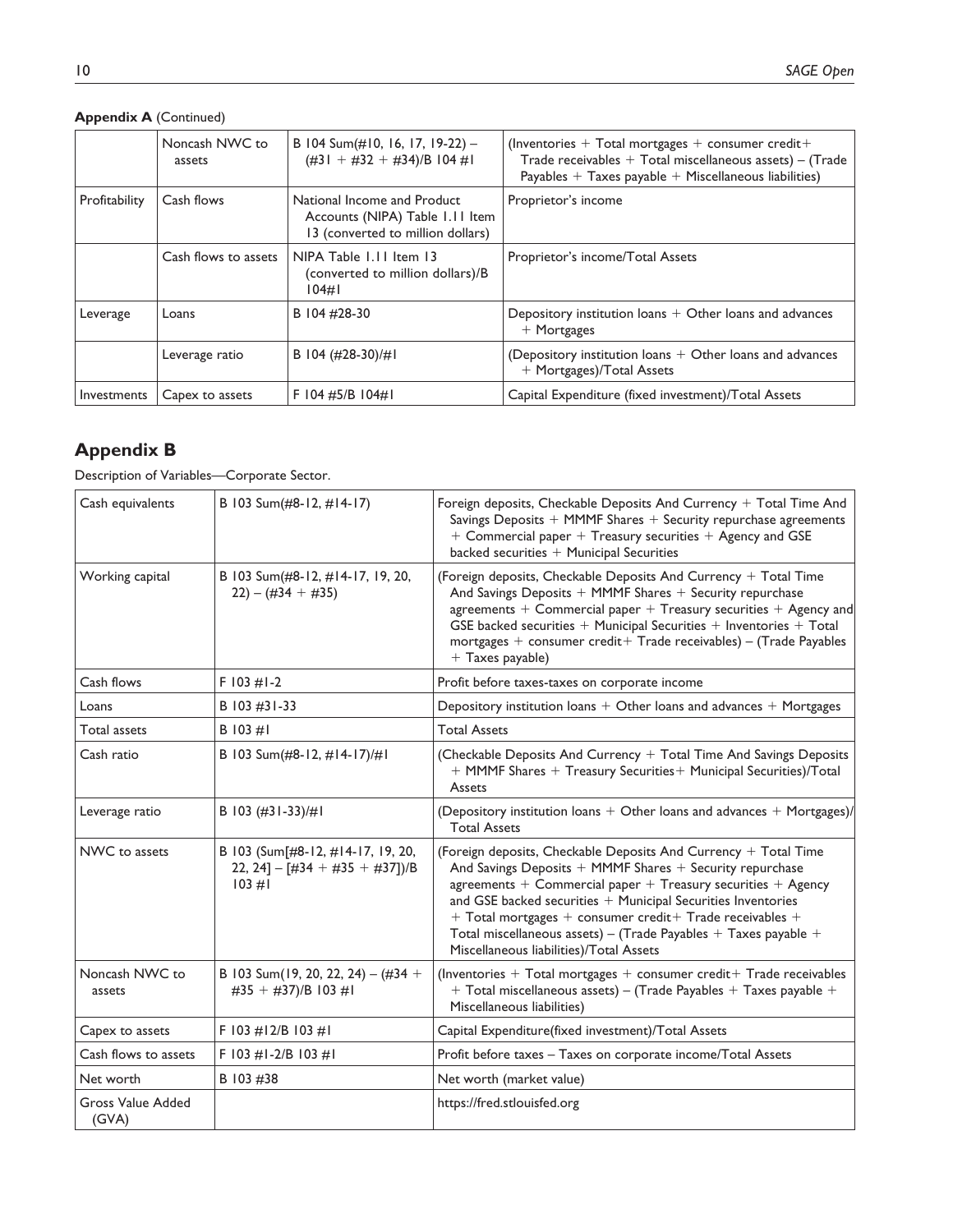# **Appendix C**

MANOVA Results—Corporate Sector (1952 Q1-2015 Q4).

|             |   | W = Wilks' lambda    |     |        |         | $L =$ Lawley-Hotelling trace |              |
|-------------|---|----------------------|-----|--------|---------|------------------------------|--------------|
|             |   | $P =$ Pillai's trace |     |        |         | $R = Roy's largest root$     |              |
| Source      |   | Statistic            | df  | F(df1, | $df2 =$ | F                            | Prob>F       |
| Model       | W | 0.0962               | З   | 6.0    | 496.0   | 183.91 0.0000                |              |
|             | ₽ | 0.9666               |     | 6.0    | 498.0   |                              | 77.64 0.0000 |
|             | L | 8.7462               |     | 6.0    | 494.0   | 360.05 0.0000                |              |
|             | R | 8.6709               |     | 3.0    | 249.0   | 719.69 0.0000                |              |
| Residual    |   |                      | 249 |        |         |                              |              |
| corprealc~h | W | 0.4599               | 1   | 2.0    | 248.0   | 145.65 0.0000                |              |
|             | ₽ | 0.5401               |     | 2.0    | 248.0   | 145.65 0.0000                |              |
|             | г | 1.1746               |     | 2.0    | 248.0   | 145.65 0.0000                |              |
|             | R | 1.1746               |     | 2.0    | 248.0   | 145.65 0.0000                |              |
| corporate~c | W | 0.7809               | 1   | 2.0    | 248.0   |                              | 34.79 0.0000 |
|             | ₽ | 0.2191               |     | 2.0    | 248.0   |                              | 34.79 0.0000 |
|             | L | 0.2806               |     | 2.0    | 248.0   |                              | 34.79 0.0000 |
|             | R | 0.2806               |     | 2.0    | 248.0   |                              | 34.79 0.0000 |
| corp~lcapex | W | 0.9168               | 1   | 2.0    | 248.0   |                              | 11.25 0.0000 |
|             | ₽ | 0.0832               |     | 2.0    | 248.0   |                              | 11.25 0.0000 |
|             | г | 0.0908               |     | 2.0    | 248.0   |                              | 11.25 0.0000 |
|             | R | 0.0908               |     | 2.0    | 248.0   |                              | 11.25 0.0000 |

*Note.* Appendix C provides the MANOVA results for multivariate regression Equation 1 of the corporate sector. The results summarize the overall model fit followed by the independent variables: corporate sector cash equivalents (corp real c ~ h), corporate sector noncash net working capital (corporate  $\sim$  c), and corporate sector real capital expenditure (corp  $\sim$  I capex). MANOVA = multivariate analysis of variance.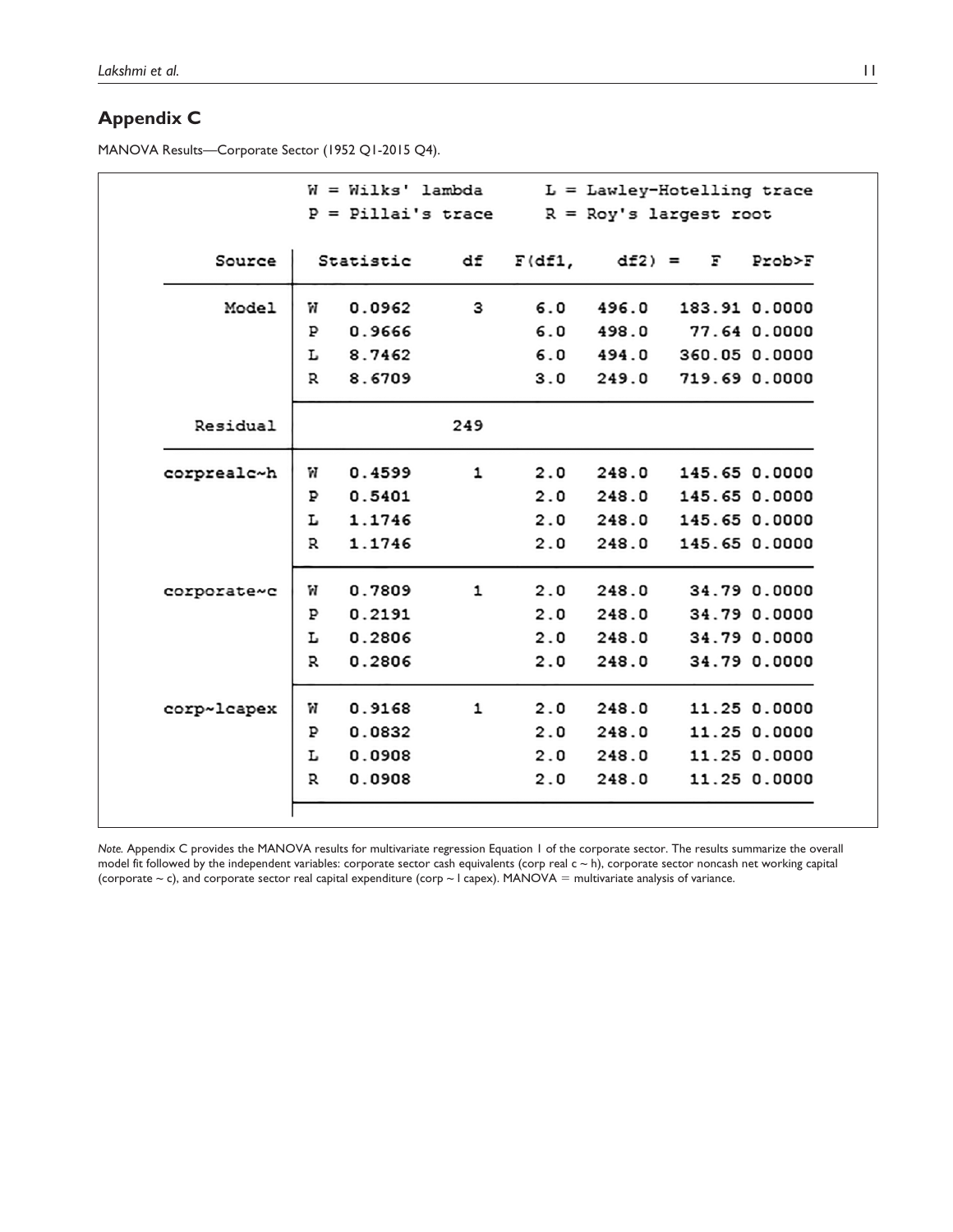# **Appendix D**

MANOVA Results—Noncorporate Sector (1952 Q1-2015 Q4).

|             | W = Wilks' lambda |                      |     | $L =$ Lawley-Hotelling trace |             |                        |              |
|-------------|-------------------|----------------------|-----|------------------------------|-------------|------------------------|--------------|
|             |                   | $P =$ Pillai's trace |     |                              |             | R = Roy's largest root |              |
| Source      |                   | Statistic            | df  | F(df1,                       | $df2$ ) = F |                        | Prob>F       |
| Model       | w                 | 0.0043               | З   | 6.0                          | 496.0       | 1175.54 0.0000         |              |
|             | Р                 | 1.7727               |     | 6.0                          | 498.0       | 647.42 0.0000          |              |
|             | L                 | 50.6472              |     | 6.0                          | 494.0       | 2084.97 0.0000         |              |
|             | R                 | 46.8009              |     | 3.0                          | 249.0       | 3884.48 0.0000         |              |
| Residual    |                   |                      | 249 |                              |             |                        |              |
| noncorpre~h | W                 | 0.5945               | 1   | 2.0                          | 248.0       | 84.59 0.0000           |              |
|             | ₽                 | 0.4055               |     | 2.0                          | 248.0       |                        | 84.59 0.0000 |
|             | L                 | 0.6822               |     | 2.0                          | 248.0       |                        | 84.59 0.0000 |
|             | R                 | 0.6822               |     | 2.0                          | 248.0       |                        | 84.59 0.0000 |
| noncorpre~c | W                 | 0.5361               | 1   | 2.0                          | 248.0       | 107.32 0.0000          |              |
|             | ₽                 | 0.4639               |     | 2.0                          | 248.0       | 107.32 0.0000          |              |
|             | L                 | 0.8655               |     | 2.0                          | 248.0       | 107.32 0.0000          |              |
|             | R                 | 0.8655               |     | 2.0                          | 248.0       | 107.32 0.0000          |              |
| noncorpre~x | W                 | 0.2122               | 1   | 2.0                          | 248.0       | 460.49 0.0000          |              |
|             | ₽                 | 0.7878               |     | 2.0                          | 248.0       | 460.49 0.0000          |              |
|             | L                 | 3.7136               |     | 2.0                          | 248.0       | 460.49 0.0000          |              |
|             |                   |                      |     |                              |             |                        |              |

*Note.* Appendix D provides the MANOVA results for multivariate regression Equation 2 of the noncorporate sector. The results summarize the overall model fit followed by the independent variables: noncorporate sector cash equivalents (noncorp re  $\sim$  h), noncorporate sector noncash net working capital (noncorpre  $\sim$  c), and noncorporate sector real capital expenditure (noncorpre  $\sim$  x). MANOVA = multivariate analysis of variance.

#### **Acknowledgments**

We gratefully acknowledge Prof. Yakov Amihud for his comments to improve the work. We thank Professor Richard Werner, University of Southampton, and participants at the Fourth European Conference on Banking and the Economy (ECOBATE 2016) at Winchester United Kingdom, and International Conference on Financial Markets and Corporate Finance (ICFMCF) at Indian Institute of Technology Madras. All errors are our own.

### **Declaration of Conflicting Interests**

The author(s) declared no potential conflicts of interest with respect to the research, authorship, and/or publication of this article.

#### **Funding**

The author(s) received no financial support for the research, authorship, and/or publication of this article.

#### **Notes**

- 1. Source: https://www.imf.org/external/pubs/ft/gfsr/2016/02/pdf/ c2.pdf
- 2. A detailed description of the data construction methodology is provided in Herman, Igan, and Solé (2015).

### **References**

Almeida, H., Campello, M., Cunha, I., & Weisbach, M. S. (2014). Corporate liquidity management: A conceptual framework and survey. *Annual Review of Financial Economics*, *6*, 135-162.